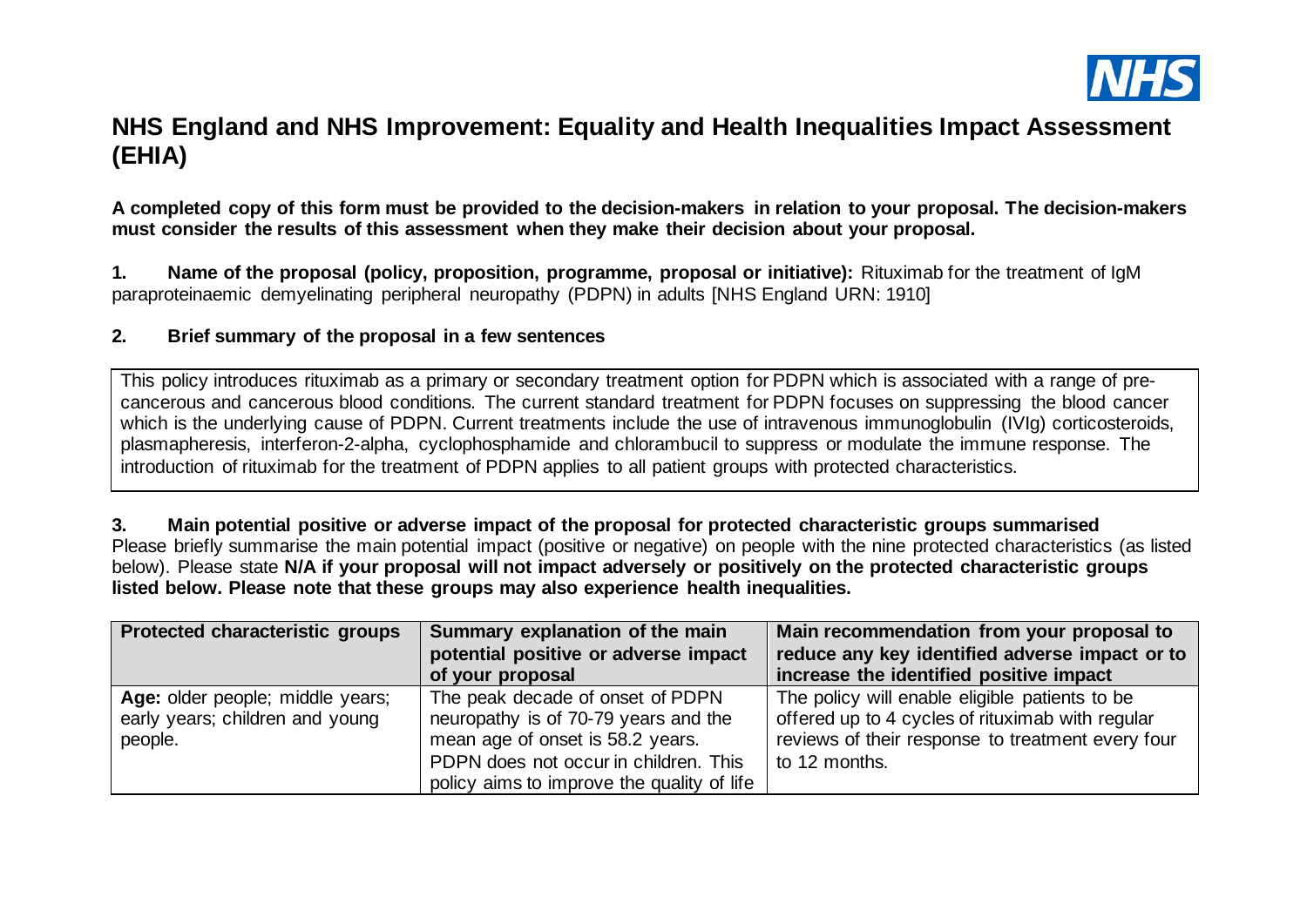| Protected characteristic groups    | Summary explanation of the main<br>potential positive or adverse impact                                                                                                                                                                                                                                                                                                                                                                                                                                                                                                                                                    | Main recommendation from your proposal to<br>reduce any key identified adverse impact or to                                                                                                                                      |
|------------------------------------|----------------------------------------------------------------------------------------------------------------------------------------------------------------------------------------------------------------------------------------------------------------------------------------------------------------------------------------------------------------------------------------------------------------------------------------------------------------------------------------------------------------------------------------------------------------------------------------------------------------------------|----------------------------------------------------------------------------------------------------------------------------------------------------------------------------------------------------------------------------------|
|                                    | of your proposal                                                                                                                                                                                                                                                                                                                                                                                                                                                                                                                                                                                                           | increase the identified positive impact                                                                                                                                                                                          |
|                                    | of people with PDPN by introducing<br>rituximab as a primary or secondary<br>treatment option to stabilise the<br>condition and prevent further<br>deterioration in disability.                                                                                                                                                                                                                                                                                                                                                                                                                                            | For patients who do not meet the eligibility criteria<br>for treatment with rituximab it is proposed to offer<br>standard supportive care which would include<br>physiotherapy, orthotics, podiatry and<br>occupational therapy. |
|                                    | To be eligible for treatment with<br>rituximab patients should have had the<br>condition for less than 5 years and<br>should have been assessed as having<br>a degree of disability above a pre-<br>defined threshold. The alternative<br>criteria for eligibility are that patients<br>have had progression of<br>haematological disease (MGUS,<br>lymphocytoplasmic leukaemia or non-<br>Hodgkin's lymphoma) with a significant<br>increase in plasma paraprotein<br>trending over time. It is thought that<br>patients who meet these criteria are the<br>ones most likely to benefit from<br>treatment with rituximab. |                                                                                                                                                                                                                                  |
| Disability: physical, sensory and  | Patients with PDPN typically become                                                                                                                                                                                                                                                                                                                                                                                                                                                                                                                                                                                        | In addition to the option of treatment with                                                                                                                                                                                      |
| learning impairment; mental health | disabled, losing their strength and                                                                                                                                                                                                                                                                                                                                                                                                                                                                                                                                                                                        | rituximab eligible patients will be offered standard                                                                                                                                                                             |
| condition; long-term conditions.   | balance. Affected individuals                                                                                                                                                                                                                                                                                                                                                                                                                                                                                                                                                                                              | care which would include physiotherapy,                                                                                                                                                                                          |
|                                    | progressively lose strength and                                                                                                                                                                                                                                                                                                                                                                                                                                                                                                                                                                                            | orthotics, podiatry, occupational therapy and other                                                                                                                                                                              |
|                                    | sensation and they may be prevented                                                                                                                                                                                                                                                                                                                                                                                                                                                                                                                                                                                        | supportive care.                                                                                                                                                                                                                 |
|                                    | from performing day-today activities                                                                                                                                                                                                                                                                                                                                                                                                                                                                                                                                                                                       |                                                                                                                                                                                                                                  |
|                                    | and their occupational roles.                                                                                                                                                                                                                                                                                                                                                                                                                                                                                                                                                                                              |                                                                                                                                                                                                                                  |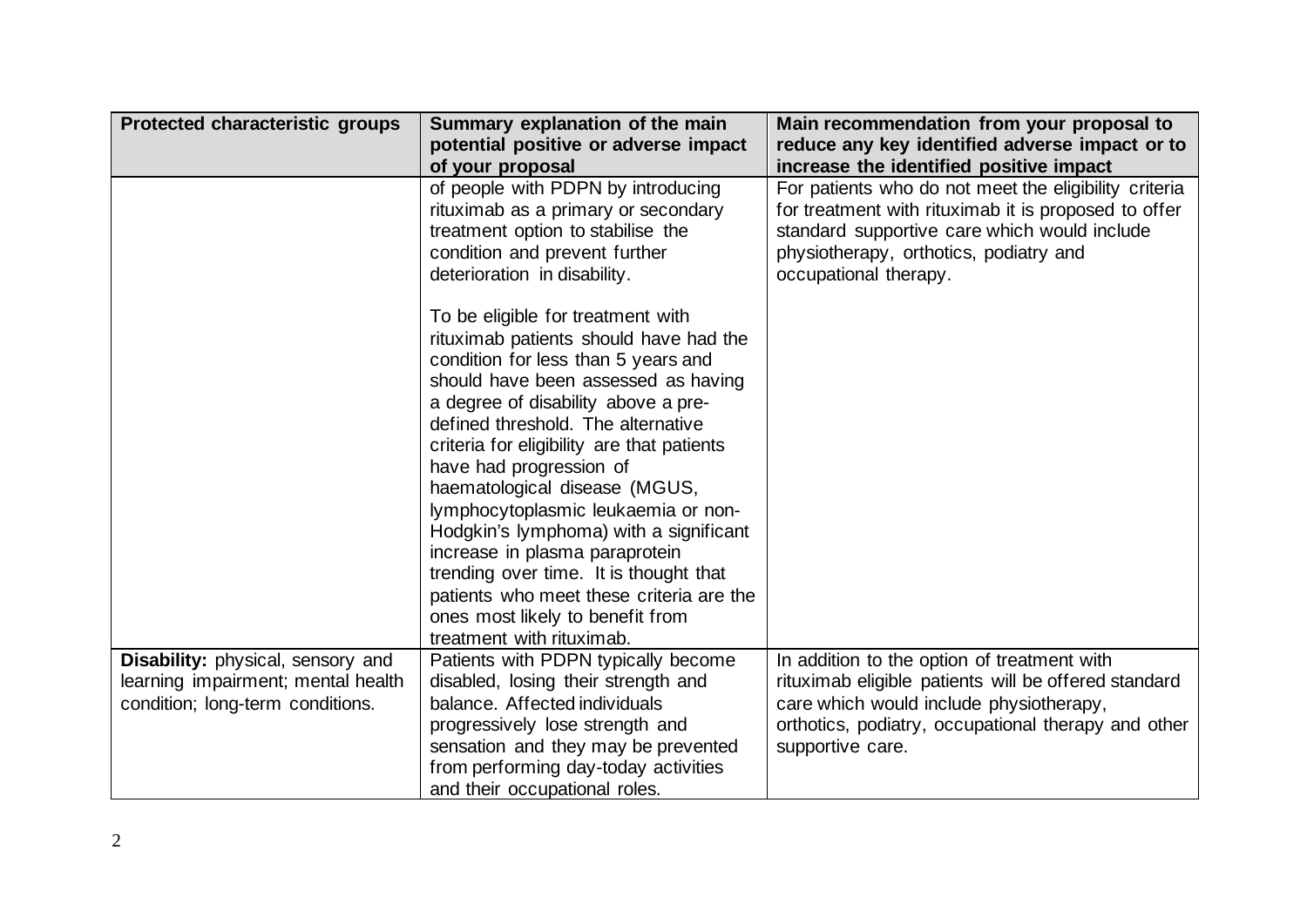| Protected characteristic groups                                                                    | Summary explanation of the main                                                                                                                                                                                                             | Main recommendation from your proposal to                                                                                                                                                                                                                                                                                                                                      |
|----------------------------------------------------------------------------------------------------|---------------------------------------------------------------------------------------------------------------------------------------------------------------------------------------------------------------------------------------------|--------------------------------------------------------------------------------------------------------------------------------------------------------------------------------------------------------------------------------------------------------------------------------------------------------------------------------------------------------------------------------|
|                                                                                                    | potential positive or adverse impact<br>of your proposal                                                                                                                                                                                    | reduce any key identified adverse impact or to<br>increase the identified positive impact                                                                                                                                                                                                                                                                                      |
|                                                                                                    | This policy aims to improve the quality<br>of life of people with the condition by<br>introducing rituximab as a primary or<br>secondary treatment option to stabilise<br>the condition and prevent further                                 |                                                                                                                                                                                                                                                                                                                                                                                |
| <b>Gender Reassignment and/or</b><br>people who identify as<br><b>Transgender</b>                  | deterioration in disability.<br>There is no known correlation between<br>PDPN and gender reassignment or<br>between PDPN and people who identify<br>as transgender.                                                                         | n/a                                                                                                                                                                                                                                                                                                                                                                            |
| <b>Marriage &amp; Civil Partnership:</b><br>people married or in a civil<br>partnership.           | There is no known correlation between<br>PDPN and marriage and civil<br>partnership.                                                                                                                                                        | n/a                                                                                                                                                                                                                                                                                                                                                                            |
| <b>Pregnancy and Maternity:</b><br>women before and after childbirth<br>and who are breastfeeding. | Rituximab is contraindicated in women<br>who are pregnant unless the benefit to<br>the mother outweighs the risk of B-<br>lymphocyte depletion in the foetus.<br>Women who are breastfeeding are<br>advised not to breastfeed for 12 months | Women who are pregnant or breastfeeding and<br>who have PDPN are offered physiotherapy and<br>occupational therapy. For some women it may be<br>also be possible to offer IVIg as an alternative to<br>treatment with rituximab.                                                                                                                                               |
|                                                                                                    | following rituximab treatment.<br>Women of childbearing potential are<br>advised to use effective contraceptive<br>methods during and for 12 months<br>following treatment with rituximab.                                                  | To note, although the safety of IVIg for use in<br>human pregnancy has not been established in<br>controlled clinical trials, clinical experience with<br>immunoglobulins suggests that no harmful effects<br>on the course of pregnancy, or on the foetus and<br>the neonate are to be expected. No negative<br>effects on the breastfed newborns/infants are<br>anticipated. |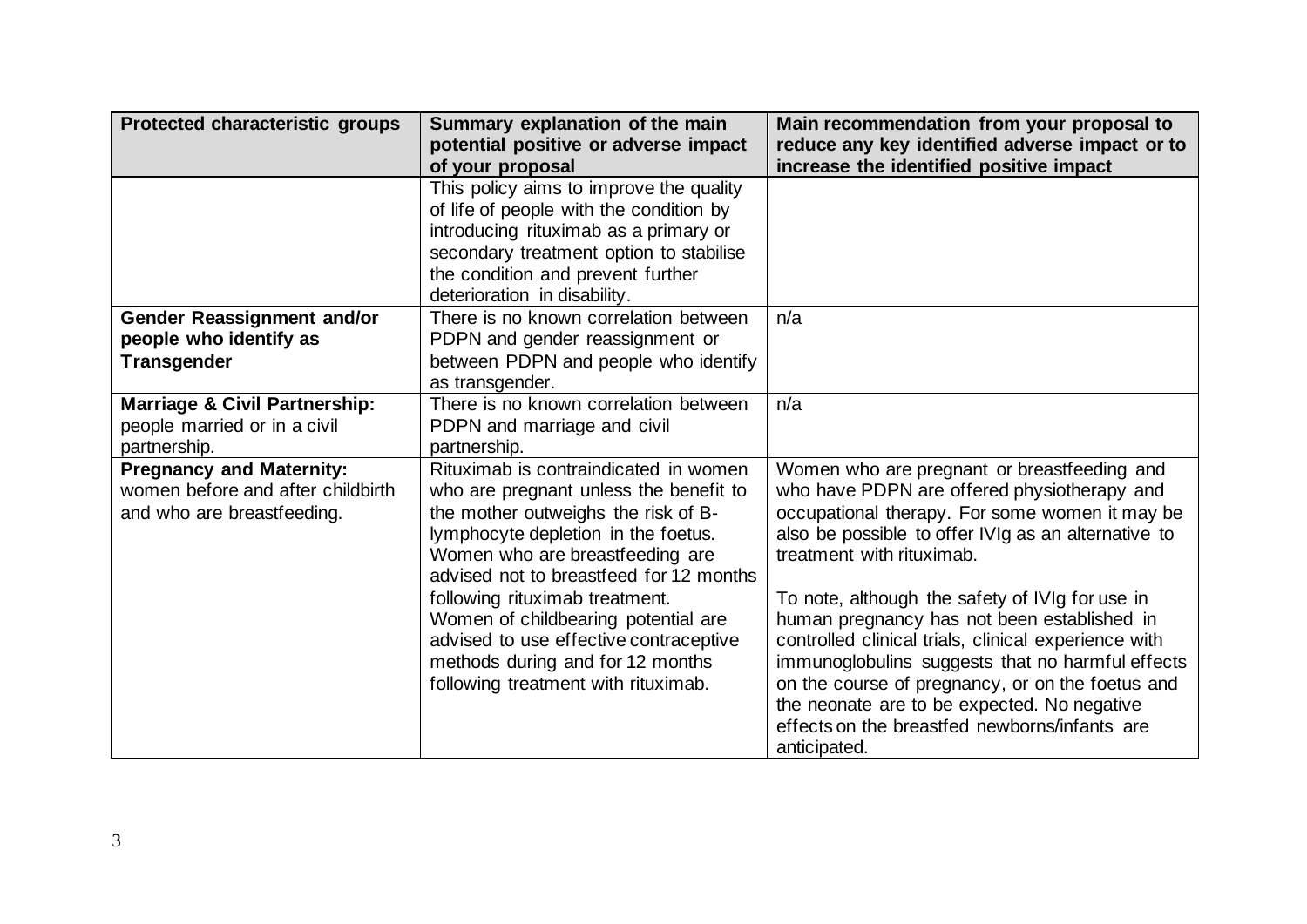<span id="page-3-0"></span>

| Protected characteristic groups                                                        | Summary explanation of the main<br>potential positive or adverse impact<br>of your proposal                                                                                              | Main recommendation from your proposal to<br>reduce any key identified adverse impact or to<br>increase the identified positive impact |
|----------------------------------------------------------------------------------------|------------------------------------------------------------------------------------------------------------------------------------------------------------------------------------------|----------------------------------------------------------------------------------------------------------------------------------------|
| Race and ethnicity <sup>1</sup>                                                        | PDPN affects people of all ethnicities.                                                                                                                                                  | n/a                                                                                                                                    |
| Religion and belief: people with<br>different religions/faiths or beliefs,<br>or none. | There is no known correlation between<br>PDPN and religion and belief.                                                                                                                   | n/a                                                                                                                                    |
| <b>Sex:</b> men; women                                                                 | PDPN is more common in men than in<br>women. There are no known<br>differences between the sexes in terms<br>of the degree of severity of the<br>condition or the response to rituximab. | n/a                                                                                                                                    |
| Sexual orientation: Lesbian; Gay;<br>Bisexual; Heterosexual.                           | There is no known correlation between<br>PDPN and sexual orientation.                                                                                                                    | n/a                                                                                                                                    |

 $^1$  Addressing racial inequalities is about identifying any ethnic group that experiences inequalities. Race and ethnicity includes people from any ethnic group incl. BME communities, non-English speakers, Gypsies,Roma and Travelers, migrants etc. who experience inequalitiesso includes addressing the needs of BME communities but is not limited to addressing their needs, it is equally important to recognise the needs of White groups that experience inequalities. The Equality Act 2010 also prohibits discrimination on the basis of nationality and ethnic or national origins, issues related to national origin and nationality.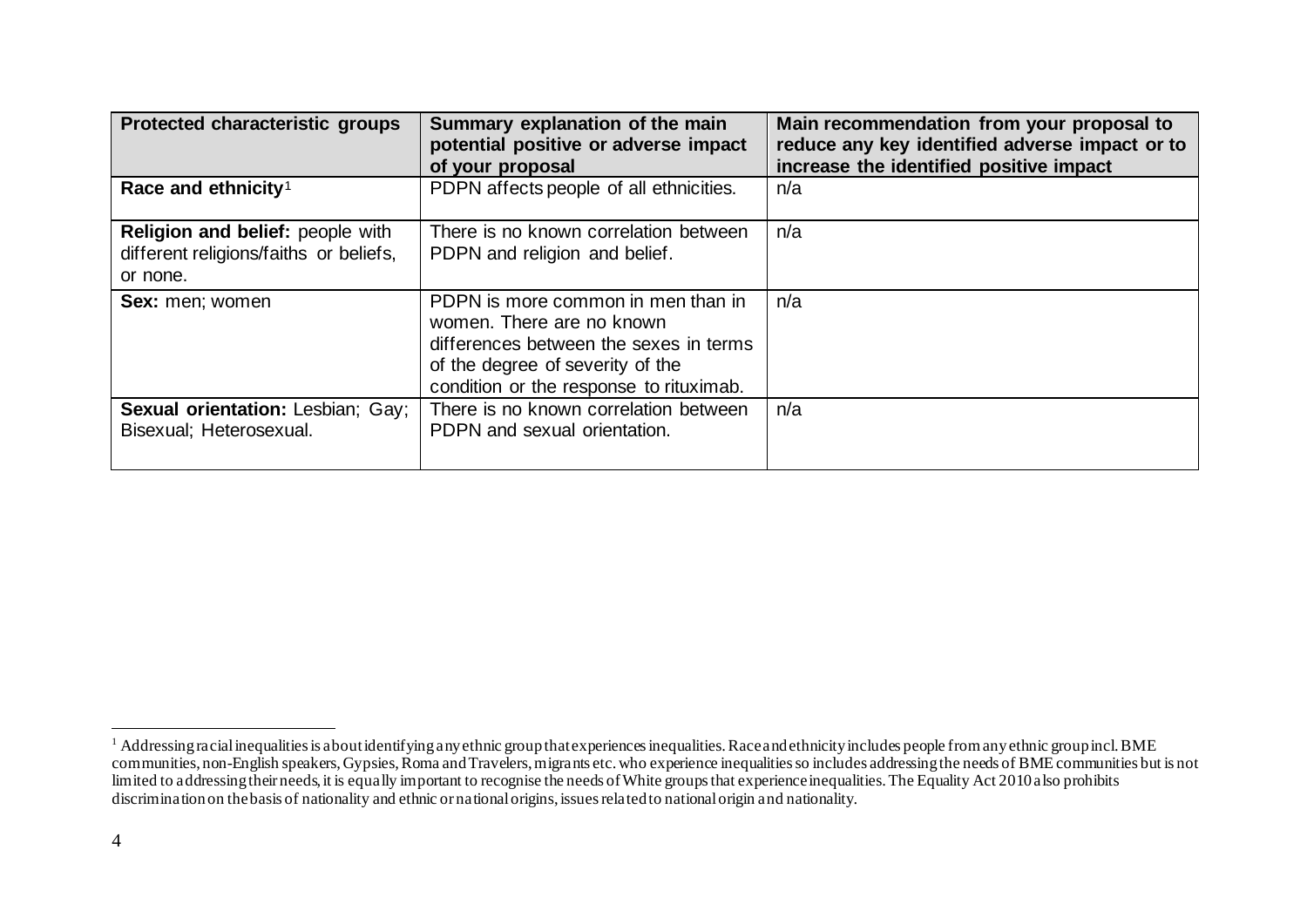## <span id="page-4-0"></span>**4. Main potential positive or adverse impact for people who experience health inequalities summarised**

Please briefly summarise the main potential impact (positive or negative) on people at particular risk of health inequalities (as listed below). Please state **N/A if your proposal will not impact on patients who experience health inequalities.** 

| Groups who face health<br>inequalities <sup>2</sup>                                                        | Summary explanation of the main<br>potential positive or adverse impact<br>of your proposal                                                                                                                                                                                                                                                                              | Main recommendation from your proposal to<br>reduce any key identified adverse impact or to<br>increase the identified positive impact                                                                                                                                                                                                                                                                                                                                                                                                                                                                                                                                             |
|------------------------------------------------------------------------------------------------------------|--------------------------------------------------------------------------------------------------------------------------------------------------------------------------------------------------------------------------------------------------------------------------------------------------------------------------------------------------------------------------|------------------------------------------------------------------------------------------------------------------------------------------------------------------------------------------------------------------------------------------------------------------------------------------------------------------------------------------------------------------------------------------------------------------------------------------------------------------------------------------------------------------------------------------------------------------------------------------------------------------------------------------------------------------------------------|
| Looked after children and young<br>people                                                                  | There is no known correlation between<br>PDPN and looked after children and<br>young people.                                                                                                                                                                                                                                                                             | n/a                                                                                                                                                                                                                                                                                                                                                                                                                                                                                                                                                                                                                                                                                |
| Carers of patients: unpaid, family<br>members.                                                             | As patients with PDPN may have<br>severe reductions in their mobility,<br>dexterity and quality of life, the burden<br>on family members who care for them<br>is considerable.<br>The policy aims to improve the quality<br>of life and reduce the level of disability<br>of people with PDPN by introducing<br>rituximab as a primary or secondary<br>treatment option. | The use of rituximab may enable more people<br>with the condition to benefit from a greater<br>improvement in their symptoms compared to<br>current alternative treatments, thereby reducing<br>the burden on family members of caring for<br>patients. Compared to treatment with alternative<br>therapies, for example IVIg, treatment with<br>rituximab requires fewer hospital visits. The use of<br>rituximab may stabilize PDPN in some patients<br>and this may mean a reduction in the number of<br>hospital follow-up appointments for these<br>patients. This may save patients and their carers<br>the time and expense of arranging transport to<br>and from hospital. |
| Homeless people. People on the<br>street; staying temporarily with<br>friends /family; in hostels or B&Bs. | There is no known correlation between<br>PDPN and homeless people.                                                                                                                                                                                                                                                                                                       | n/a                                                                                                                                                                                                                                                                                                                                                                                                                                                                                                                                                                                                                                                                                |

<sup>&</sup>lt;sup>2</sup> Please note many groups who share protected characteristics have also been identified as facing health inequalities.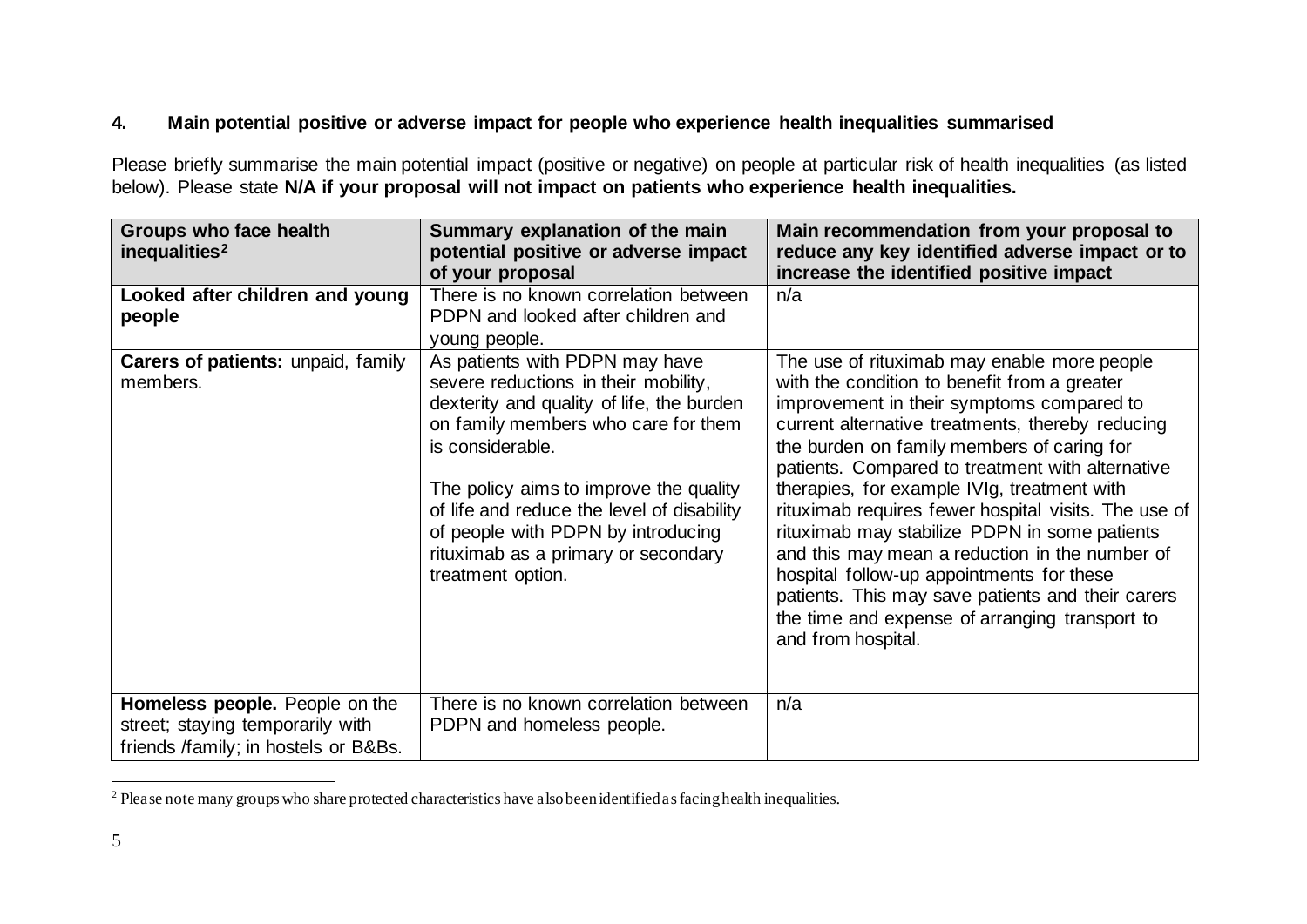| <b>Groups who face health</b><br>inequalities <sup>2</sup>                                                                | Summary explanation of the main<br>potential positive or adverse impact                                                                                                                                                                                                                                                                                                                                                                                                                                                                                                  | Main recommendation from your proposal to<br>reduce any key identified adverse impact or to                                                                                                                                                                                                                                                                                                                                |
|---------------------------------------------------------------------------------------------------------------------------|--------------------------------------------------------------------------------------------------------------------------------------------------------------------------------------------------------------------------------------------------------------------------------------------------------------------------------------------------------------------------------------------------------------------------------------------------------------------------------------------------------------------------------------------------------------------------|----------------------------------------------------------------------------------------------------------------------------------------------------------------------------------------------------------------------------------------------------------------------------------------------------------------------------------------------------------------------------------------------------------------------------|
| People involved in the criminal<br>justice system: offenders in<br>prison/on probation, ex-offenders.                     | of your proposal<br>There is no known correlation between<br>PDPN and people involved in the<br>criminal justice system.                                                                                                                                                                                                                                                                                                                                                                                                                                                 | increase the identified positive impact<br>n/a                                                                                                                                                                                                                                                                                                                                                                             |
| People with addictions and/or<br>substance misuse issues                                                                  | There is no known correlation between<br>PDPN and people with addictions<br>and/or substance misuse issues.                                                                                                                                                                                                                                                                                                                                                                                                                                                              | n/a                                                                                                                                                                                                                                                                                                                                                                                                                        |
| People or families on a<br>low income                                                                                     | People or families on a low income<br>have few resources and, compared to<br>families on higher incomes, may<br>struggle to a greater degree to cope<br>with the negative impact of PDPN on<br>their day to day activities, their ability to<br>work and their financial stability.<br>PDPN causes significant disability. This<br>policy proposition aims to improve the<br>quality of life of people with the<br>condition by introducing rituximab as a<br>primary treatment option to stabilise the<br>condition and prevent further<br>deterioration in disability. | The use of rituximab may enable more people<br>with PDPN to benefit from a greater improvement<br>in their symptoms compared to current alternative<br>treatments This may contribute towards improving<br>the ability of those who are on low incomes to<br>seek employment.<br>It will also decrease the number of hospital visits<br>compared to IVIg decreasing associated<br>expenses and increasing quality of life. |
| People with poor literacy or<br>health Literacy: (e.g. poor<br>understanding of health services<br>poor language skills). | People with poor literacy may struggle<br>to access services generally.                                                                                                                                                                                                                                                                                                                                                                                                                                                                                                  | Patients with poor language skills will be able to<br>consult with clinicians via interpreters provided by<br>the NHS to discuss their eligibility for access to<br>treatment with rituximab.                                                                                                                                                                                                                              |
| People living in deprived areas                                                                                           | People living in deprived areas may<br>struggle to a greater degree to cope<br>with the negative impact of the                                                                                                                                                                                                                                                                                                                                                                                                                                                           | The use of rituximab may enable more people<br>with PDPN to benefit from a greater improvement<br>in their symptoms compared to current alternative                                                                                                                                                                                                                                                                        |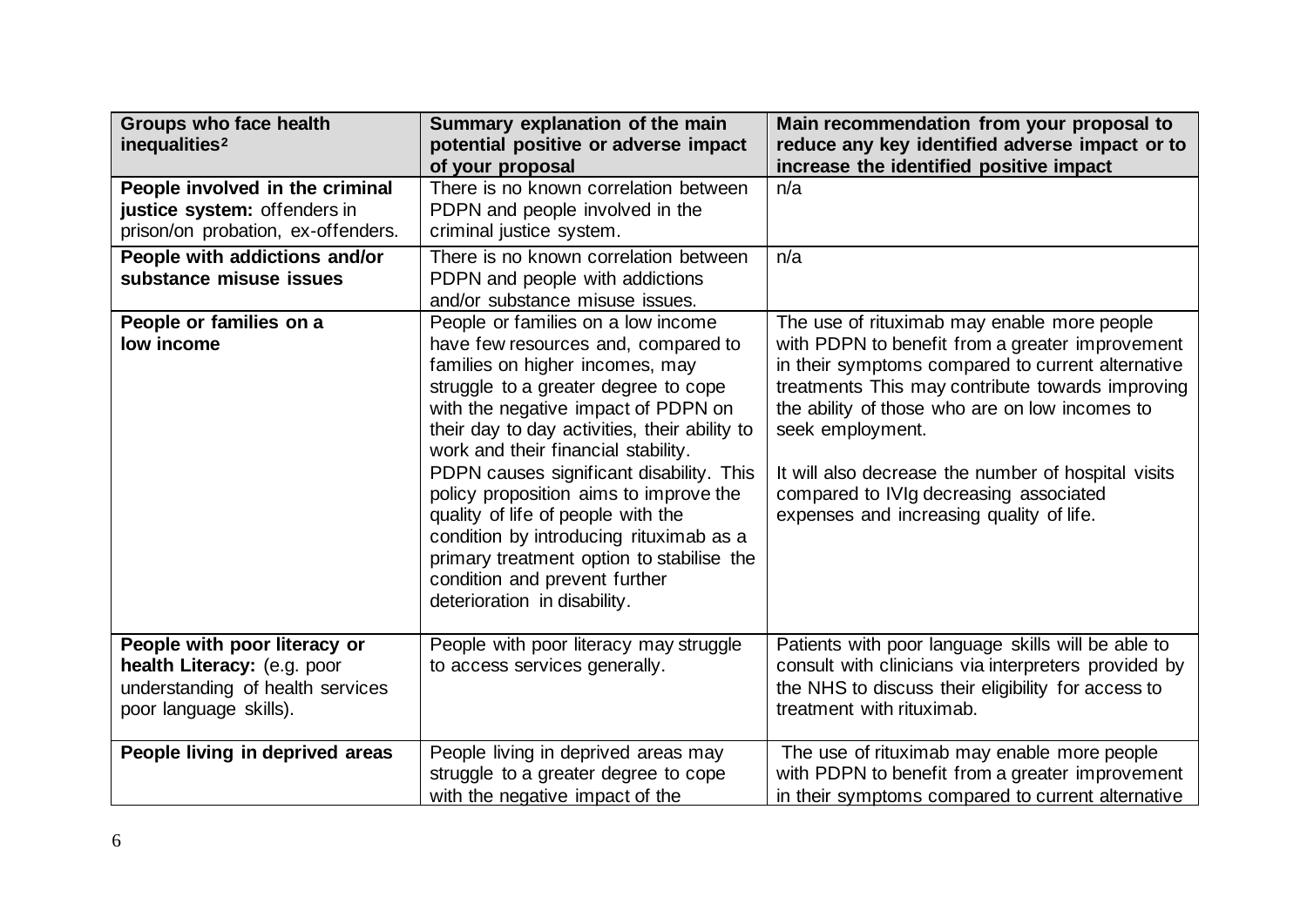| <b>Groups who face health</b><br>Summary explanation of the main<br>inequalities <sup>2</sup><br>potential positive or adverse impact |                                                                                        | Main recommendation from your proposal to<br>reduce any key identified adverse impact or to  |  |
|---------------------------------------------------------------------------------------------------------------------------------------|----------------------------------------------------------------------------------------|----------------------------------------------------------------------------------------------|--|
|                                                                                                                                       | of your proposal                                                                       | increase the identified positive impact                                                      |  |
|                                                                                                                                       | condition on their day to day activities,<br>their ability to work and their financial | treatments. This may contribute towards<br>improving the ability of those people who live in |  |
|                                                                                                                                       | stability. The use of rituximab expands                                                | deprived areas to manage the negative impact of                                              |  |
|                                                                                                                                       | the range of treatment options for                                                     | PDPN on their day to day activities.                                                         |  |
|                                                                                                                                       | people with the condition and may be a                                                 |                                                                                              |  |
|                                                                                                                                       | more effective treatment for some                                                      |                                                                                              |  |
|                                                                                                                                       | people than the current alternatives. It                                               |                                                                                              |  |
|                                                                                                                                       | is anticipated that more people will                                                   |                                                                                              |  |
|                                                                                                                                       | benefit from a greater reduction in                                                    |                                                                                              |  |
|                                                                                                                                       | disability.                                                                            |                                                                                              |  |
| People living in remote, rural                                                                                                        | Treatment with rituximab requires fewer                                                | Compared to treatment with alternative therapies,                                            |  |
| and island locations                                                                                                                  | hospital visits compared to treatment                                                  | for example IVIg, treatment with rituximab                                                   |  |
|                                                                                                                                       | with intravenous immunoglobulin, one                                                   | requires fewer hospital visits. This will benefit                                            |  |
|                                                                                                                                       | of the main alternative treatments.                                                    | patients who live in remote, rural and island                                                |  |
|                                                                                                                                       | Initially four doses of rituximab are                                                  | locations.                                                                                   |  |
|                                                                                                                                       | administered over the course of one                                                    |                                                                                              |  |
|                                                                                                                                       | month and if the patient responds well                                                 |                                                                                              |  |
|                                                                                                                                       | to treatment, it is possible that no                                                   |                                                                                              |  |
|                                                                                                                                       | further doses may be needed.                                                           |                                                                                              |  |
| Refugees, asylum seekers or                                                                                                           | There is no known correlation between                                                  | n/a                                                                                          |  |
| those experiencing modern                                                                                                             | PDPN and refugees, asylum seekers                                                      |                                                                                              |  |
| slavery                                                                                                                               | those experiencing modern slavery.                                                     |                                                                                              |  |
| Other groups experiencing                                                                                                             | People from travelling communities                                                     | Initially four doses of rituximab are administered                                           |  |
| health inequalities (please                                                                                                           | may experience inequalities in access                                                  | over the course of one month and, if the patient                                             |  |
| describe)                                                                                                                             | to health care. One of the reasons is                                                  | responds well to treatment, it is possible that no                                           |  |
|                                                                                                                                       | that they move location frequently                                                     | further doses may be needed. This may improve                                                |  |
|                                                                                                                                       | which means that they must register                                                    | access to therapy as the first cycle of treatment is                                         |  |
|                                                                                                                                       | from scratch in the health and care                                                    | delivered over the course of one month.                                                      |  |
|                                                                                                                                       |                                                                                        |                                                                                              |  |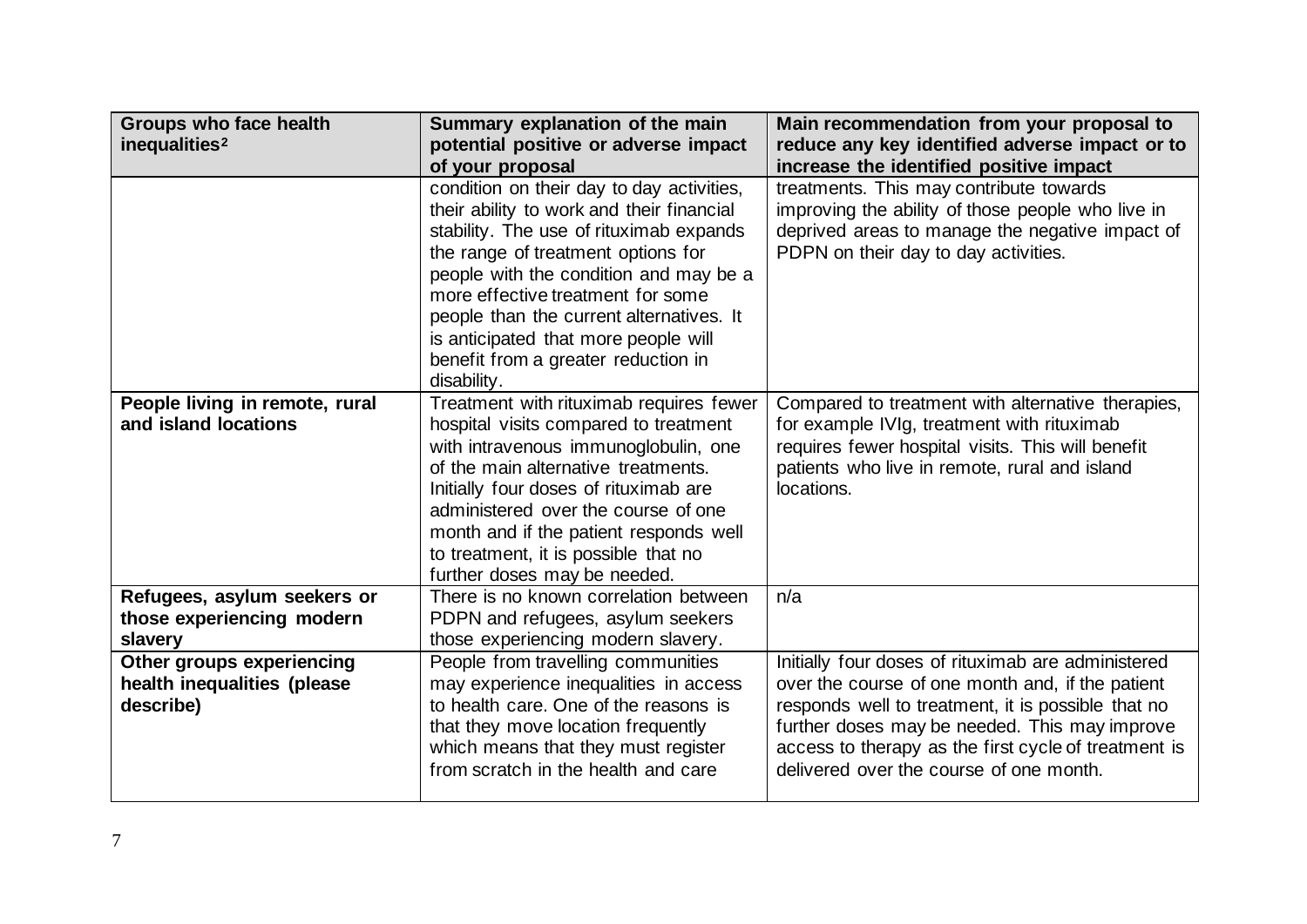<span id="page-7-0"></span>

| <b>Groups who face health</b><br>inequalities <sup>2</sup> | Summary explanation of the main<br>potential positive or adverse impact                                                                   | Main recommendation from your proposal to<br>reduce any key identified adverse impact or to |
|------------------------------------------------------------|-------------------------------------------------------------------------------------------------------------------------------------------|---------------------------------------------------------------------------------------------|
|                                                            | of your proposal                                                                                                                          | increase the identified positive impact                                                     |
|                                                            | system in a new area <sup>3</sup> . This increases<br>the risk that they are unable to access<br>the care that they need.                 |                                                                                             |
|                                                            | Treatment with rituximab requires fewer<br>hospital visits compared to treatment<br>with IVIg, one of the main alternative<br>treatments. |                                                                                             |

### **5. Engagement and consultation**

a. Have any key engagement or consultative activities been undertaken that considered how to address equalities issues or reduce health inequalities? Please place an x in the appropriate box below.

| <b>No</b><br>Yes X | Don't Know |
|--------------------|------------|
|--------------------|------------|

b. If yes, please briefly list up the top 3 most important engagement or consultation activities undertaken, the main findings and when the engagement and consultative activities were undertaken.

| Name of engagement and consultative |                                           | Summary note of the engagement or consultative activity          | <b>Month/Year</b> |
|-------------------------------------|-------------------------------------------|------------------------------------------------------------------|-------------------|
|                                     | activities undertaken                     | undertaken                                                       |                   |
|                                     | Discussion with the clinical lead for the | The impact of the proposition on addressing equality and         | <b>December</b>   |
|                                     | policy proposition.                       | health inequalities issues was discussed with the clinical lead  | 2020 /            |
|                                     |                                           | on 10/12/2020 and on 11/01/2021. People who have PDPN            | January           |
|                                     |                                           | tend to be in the older age range and predominantly male with    | 2021              |
|                                     |                                           | disabilities which may include significant difficulty in walking |                   |

<sup>&</sup>lt;sup>3</sup> Friends, families and travelers. How to tackle health inequalities in gypsy, roma and traveler communities, https://www.gypsy-traveller.org/wpcontent/uploads/2020/11/SS00-Health-inequalities\_FINAL.pdf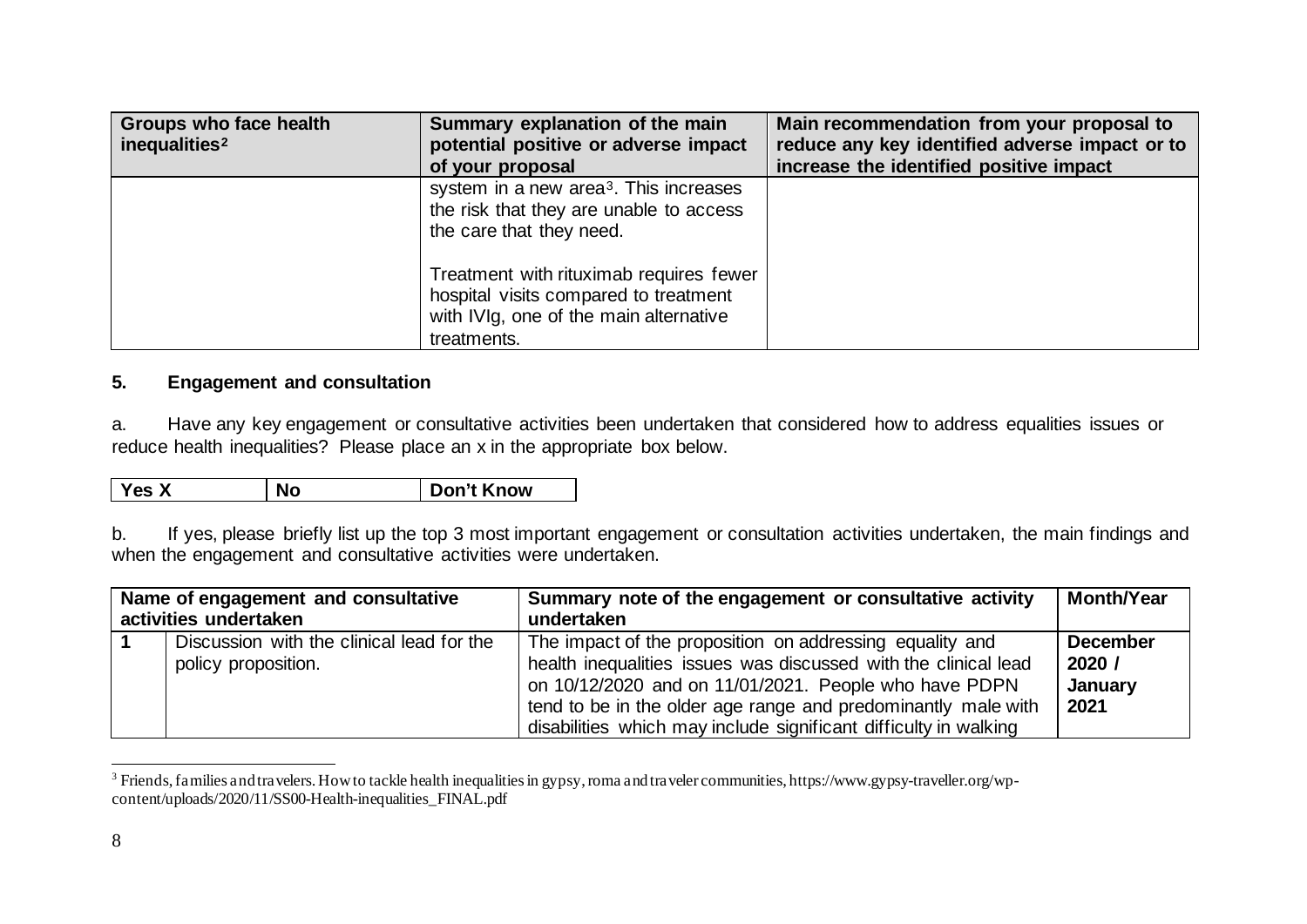|                |                                                                                                          | and with balance. It is widely acknowledged that patients who<br>have had the condition for less than 5 years of disease and are<br>progressing rapidly respond better to treatment than patients<br>who have had the condition for a longer period of time. The<br>eligibility criteria have been structured to identify the patient<br>groups most likely to benefit from treatment. People with PDPN<br>who do not meet the eligibility criteria for treatment with<br>rituximab will be offered supportive therapies. |                         |
|----------------|----------------------------------------------------------------------------------------------------------|---------------------------------------------------------------------------------------------------------------------------------------------------------------------------------------------------------------------------------------------------------------------------------------------------------------------------------------------------------------------------------------------------------------------------------------------------------------------------------------------------------------------------|-------------------------|
| $\overline{2}$ | Discussion with the Chief Executive of<br>the GAIN charity for people with<br>inflammatory neuropathies. | The Chief Executive of GAIN charity provided information<br>about the impact of the policy on addressing equality and<br>health inequalities issues on 16/12/2020.                                                                                                                                                                                                                                                                                                                                                        | <b>December</b><br>2020 |
| 3              | Stakeholder testing                                                                                      | The policy proposition was sent for stakeholder testing for 2<br>weeks from 02/06/2021 to 16/06/2021. The comments have<br>then been shared with the Policy Working Group to enable full<br>consideration of feedback and to support a decision on<br>whether any changes to the proposition might be<br>recommended.<br>Respondents were asked the following questions regarding the<br>EHIA:<br>Do you support the<br>Equality and Health Inequalities Impact Assessment?                                               | <b>June 2021</b>        |

# **6. What key sources of evidence have informed your impact assessment and are there key gaps in the evidence?**

| <b>Evidence Type</b>      | Key sources of available evidence                                                                                          | Key gaps in evidence                             |
|---------------------------|----------------------------------------------------------------------------------------------------------------------------|--------------------------------------------------|
| <b>Published evidence</b> | The evidence review that was undertaken   As the number of patients affected by the<br>independently as part of the policy | condition in the UK is low (a prevalence of 0.42 |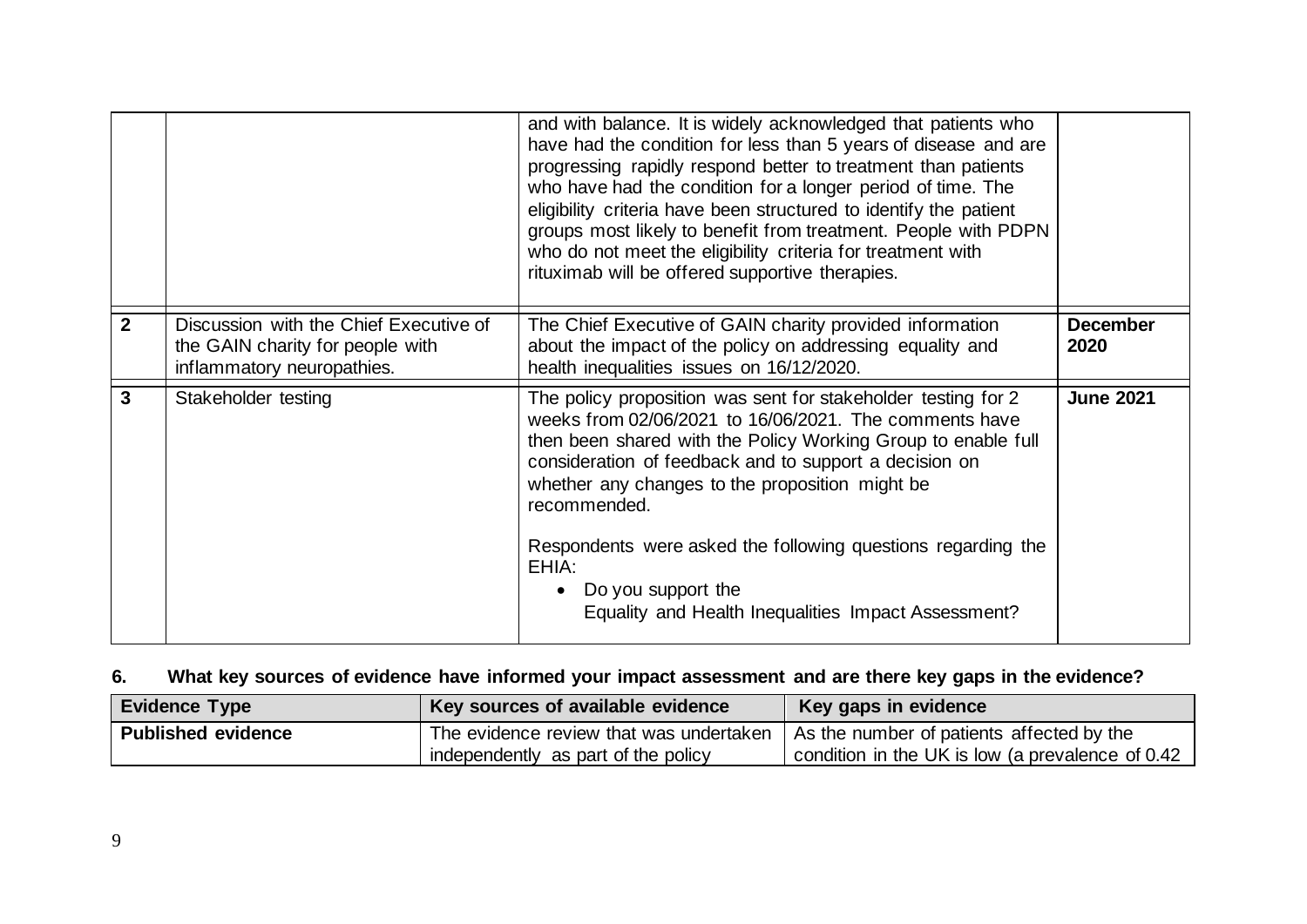<span id="page-9-1"></span><span id="page-9-0"></span>

| <b>Evidence Type</b>                                                                                                        | Key sources of available evidence                                                                                              | Key gaps in evidence                                                                                                                                                                                                                                                                                                                                                                                                                                                                                                                                                                         |
|-----------------------------------------------------------------------------------------------------------------------------|--------------------------------------------------------------------------------------------------------------------------------|----------------------------------------------------------------------------------------------------------------------------------------------------------------------------------------------------------------------------------------------------------------------------------------------------------------------------------------------------------------------------------------------------------------------------------------------------------------------------------------------------------------------------------------------------------------------------------------------|
|                                                                                                                             | development process included a<br>systematic review and meta-analysis.                                                         | per $100,000$ <sup>4</sup> , of whom about 50 a year might<br>be considered eligible for treatment with<br>rituximab, it is difficult to draw any conclusions<br>on the demographic characteristics of patients<br>who have PDPN and the way in which the<br>condition affects population subgroups.<br>The systematic review and meta-analysis by<br>Lunn and Nobile-Orazio, 2016 <sup>5</sup> , was a<br>relatively small study of 80 patients. The study<br>did not identify any sub-groups of patients who<br>would benefit more than other sub-groups from<br>treatment with rituximab. |
| <b>Consultation and involvement</b><br>findings                                                                             |                                                                                                                                |                                                                                                                                                                                                                                                                                                                                                                                                                                                                                                                                                                                              |
| <b>Research</b>                                                                                                             |                                                                                                                                |                                                                                                                                                                                                                                                                                                                                                                                                                                                                                                                                                                                              |
| Participant or expert knowledge<br>For example, expertise within the<br>team or expertise drawn on<br>external to your team | Consultation took place with the lead<br>clinician for the policy proposition and<br>with the chief executive of GAIN charity. | There is no registry of people with the condition<br>and the numbers of those people with PDPN<br>are low. Therefore, it is difficult to identify with<br>any certainty the demographic characteristics<br>of those affected and the impact on people with<br>protected characteristics.                                                                                                                                                                                                                                                                                                     |

 $4$  Mahdi-Rodgers & Hughes found that there were 1.04 (95% CI0.73–1.43) per 100 000 population with paraproteinaemic demyelinating neuropathy in southeast England. 15 of the 37 patients had anti-MAGIgM antibodies giving a prevalence of 0.42 patients with anti-MAG antibody positive paraproteinaemic demyelinating neuropathy.<br><sup>5</sup> Lunn MP, Nobile-Orazio E. Immunotherapy for IgM anti-myelin-2016; 10**,**CD002827.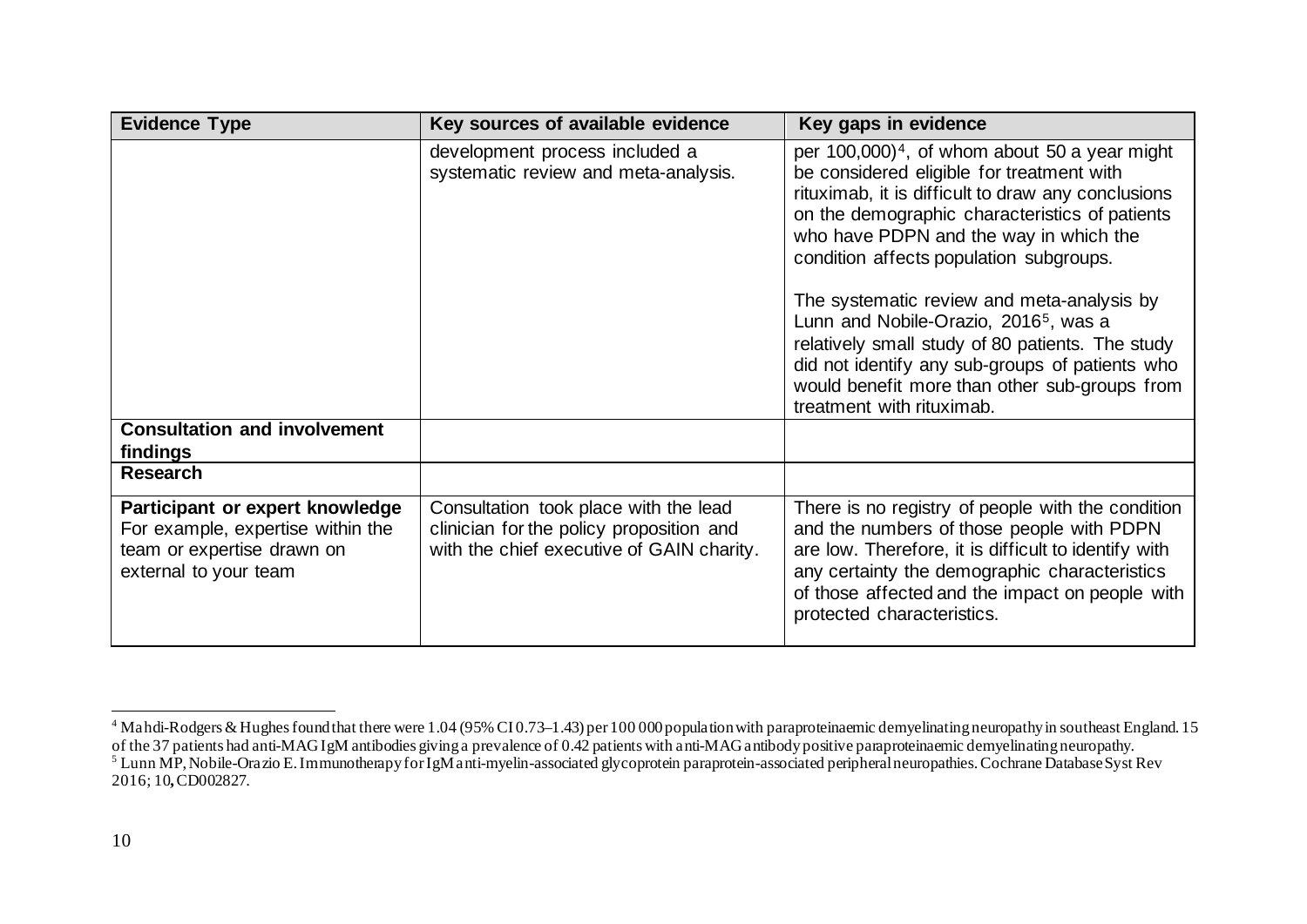**7. Is your assessment that your proposal will support compliance with the Public Sector Equality Duty?** Please add an x to the relevant box below.

|                                                 | Tackling discrimination | Advancing equality of opportunity | Fostering good relations |
|-------------------------------------------------|-------------------------|-----------------------------------|--------------------------|
| The proposal will support?                      |                         |                                   |                          |
| The proposal may support?                       |                         |                                   |                          |
| Uncertain whether the proposal<br>will support? |                         |                                   |                          |

**8. Is your assessment that your proposal will support reducing health inequalities faced by patients?** Please add an x to the relevant box below.

|                                            | Reducing inequalities in access to health care   Reducing inequalities in health outcomes |  |
|--------------------------------------------|-------------------------------------------------------------------------------------------|--|
| The proposal will support?                 |                                                                                           |  |
| The proposal may support?                  |                                                                                           |  |
| Uncertain if the proposal will<br>support? |                                                                                           |  |

**9. Outstanding key issues/questions that may require further consultation, research or additional evidence.** Please list your top 3 in order of priority or state N/A

|     | Key issue or question to be answered | Type of consultation, research or other evidence that would address<br>the issue and/or answer the question |
|-----|--------------------------------------|-------------------------------------------------------------------------------------------------------------|
| n/a |                                      | n/a                                                                                                         |

#### **10. Summary assessment of this EHIA findings**

Patients with PDPN have severe reductions in their mobility, dexterity and quality of life and the burden on family members who care for these patients is considerable. The use of rituximab as a treatment option may enable more people with the condition